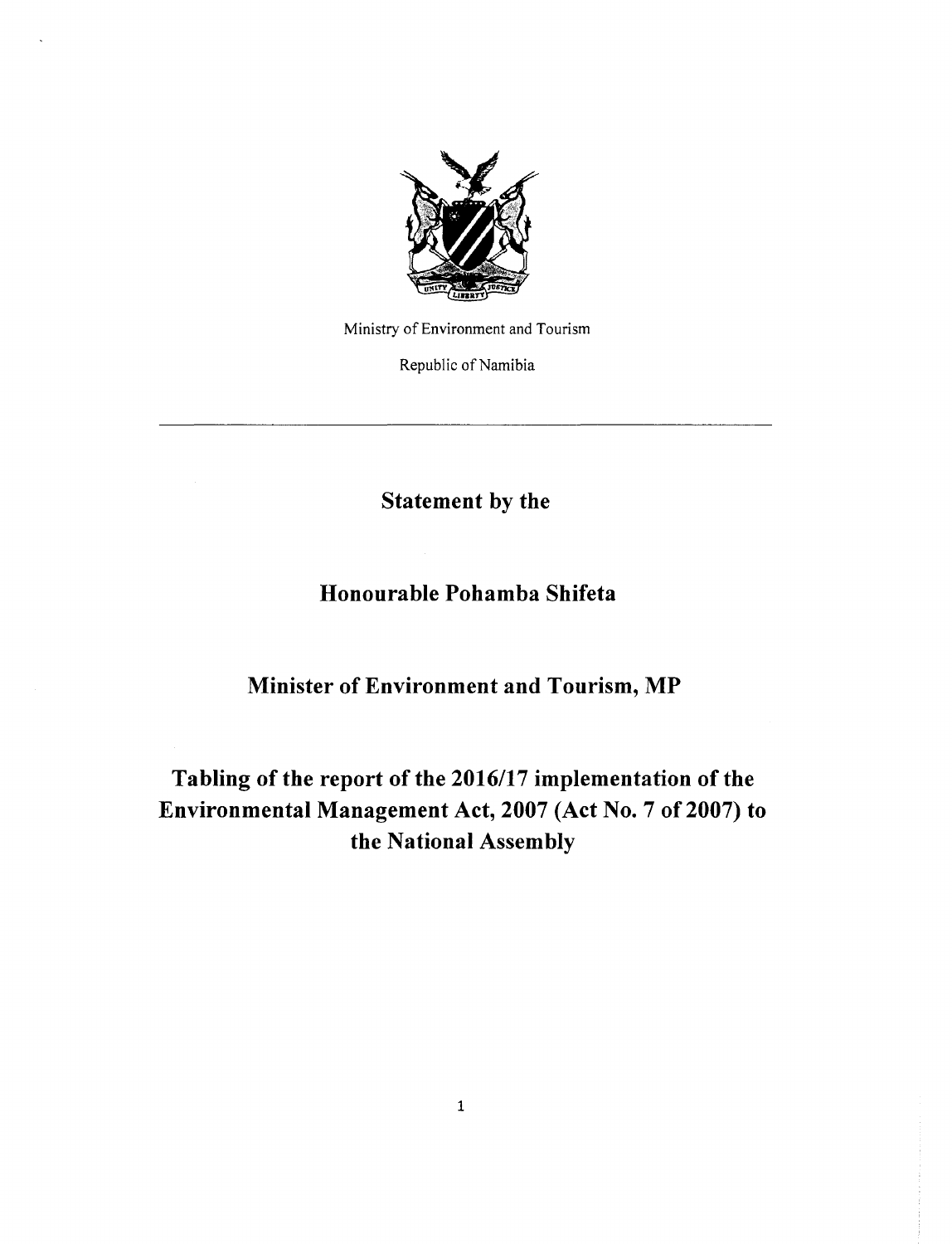## **Hon. Members of Parliament Hon. Speaker Professor Peter Katjavivi**

Let me at the onset thank you for the opportunity to address this august House on the implementation of the Environmental Management Act, 2007 (Act No.7 of 2007). This is indeed a timely opportunity.

My request to table this report stems from a Cabinet decision from August 2016, which directed all Offices / Ministries / Agencies (OMAs) to adhere to the provisions of the Environmental Management Act, 2007 (Act No. 7 of 2007) and further directed the Ministry of Environment and Tourism (MET) to report back on the progress made by OMAs in complying with the Act. I am pleased to report to this august House that I have tabled the said report to Cabinet and now have the opportunity to do the same here today.

## Honorable Members,

The Environmental Management Act is a vital piece of legislation for this country. Its main objective is to promote the sustainable management of the environment and the use of natural resources by establishing principles for decision-making on matters affecting the environment and to provide for a process of assessment and control of activities, which may have significant effects on the environment. This process of assessment and control takes the form of proponents and organs of state applying for environmental clearance for activities that are listed both in the Act and its regulations.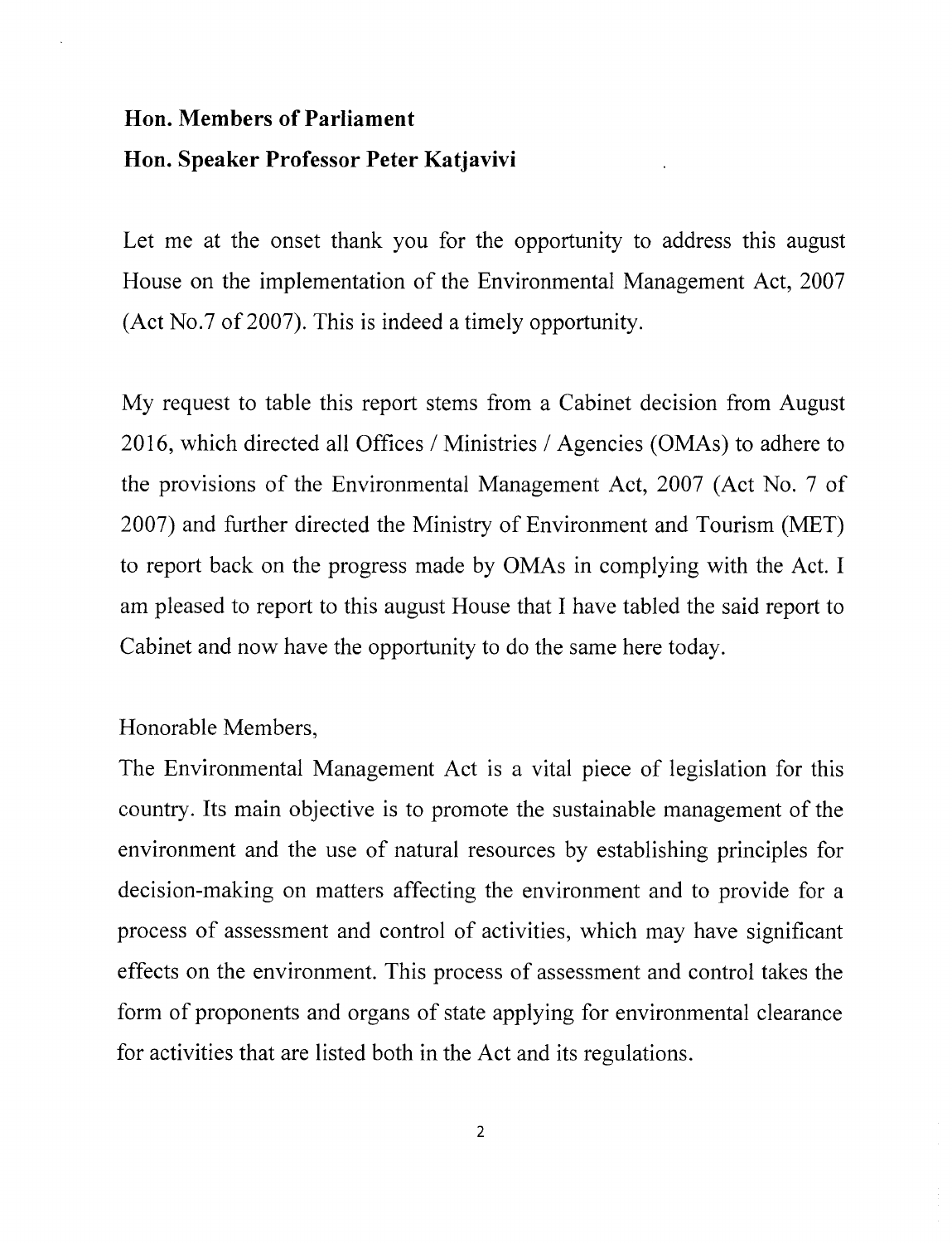The provisions of the Environmental Management Act apply to all citizens, organs of state and companies that are undertaking activities that impact on the health of our environment. It therefore a key piece of legislation to give effect to Article 95(L) of our Constitution, which commits the state to ensuring the "maintenance of ecosystems, essential ecological processes and biological diversity of Namibia and utilization of living natural resources on a sustainable basis for the benefit of all Namibians, both present and future".

## Honorable Speaker,

Hon Members,

This report, which covers the 2016/17 financial year, focuses on four main areas in which compliance is sought from OMAs:

- 1. Applications for environmental clearance certificates when undertaking listed activities.
- 2. Preparation of strategic environmental management plans for policies, plans and programmes of organs of state.
- 3. Fulfillment by organs of state of their roles and responsibilities as Competent Authorities.
- 4. Compliance with the waste management provisions within the Environmental Management Act.

It also shares the general experiences of the Ministry of Environment and Tourism in implementing this piece of legislation as well as priorities moving forward in terms of its implementation. I would hereby like to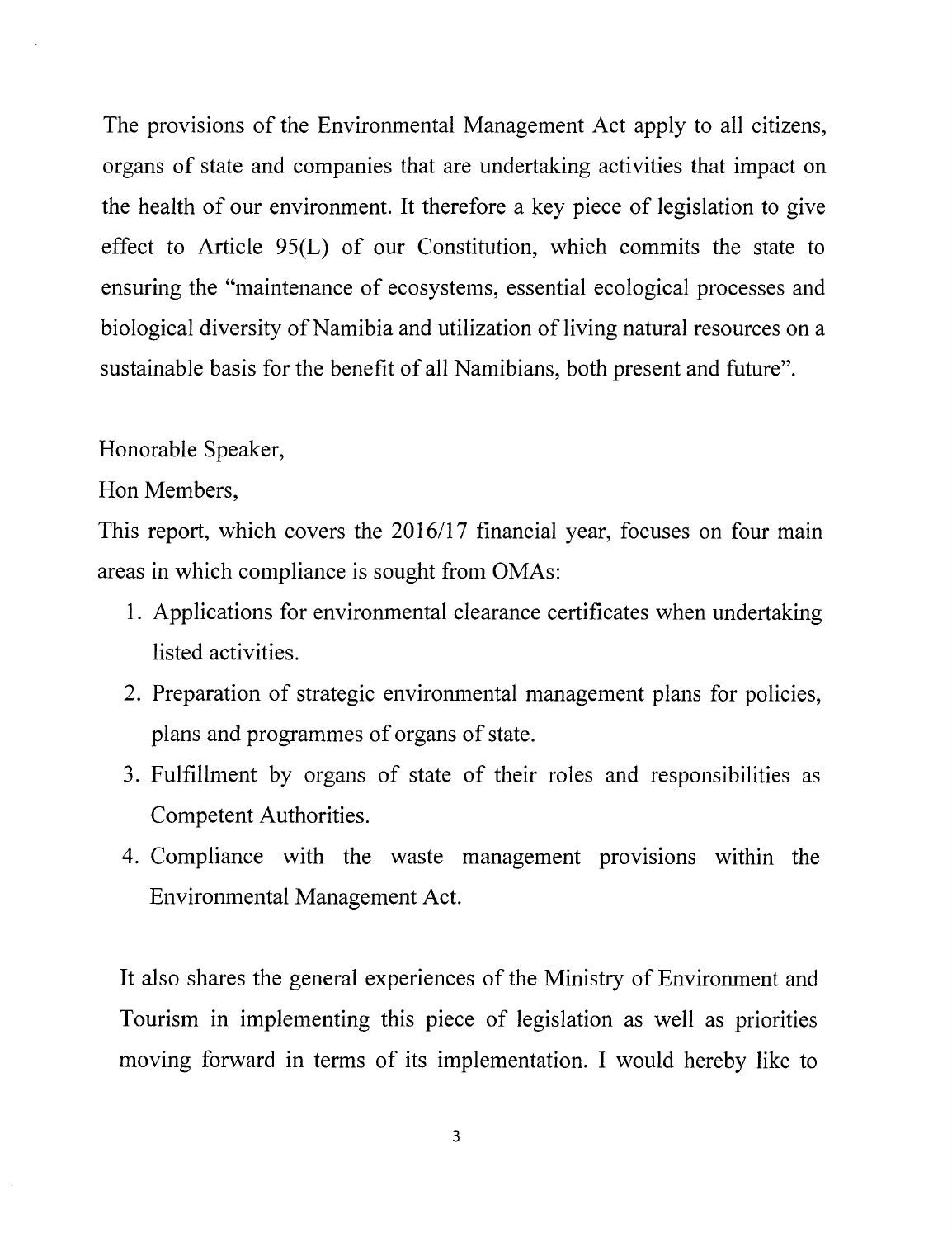provide a brief summary of our key observations regarding the implementation of the Act and the compliance of OMAs as follows:

- (i) Overall applications for environmental clearance certificates continue to increase. In 2016/17 the Office of the Environmental Commissioner received 578 applications for environmental clearance. This represented an increase of 24% from the previous year. The volume of applications from OMAs for environmental clearance certificates increased by 32.6% during the same period.
- (ii) There are still some OMAs not in compliance with the Act in terms of applying for environmental clearance certificates for listed activities, particularly with regard to resource removal, including natural living resources, as per Section 27 (2) (c) of the Act. For example, few applications for environmental clearance certificates were received from the Ministry of Agriculture, Water and Forestry and the Ministry of Fisheries and Marine Resources and their parastatals during the reporting period.
- (iii) The requirement for proponents to submit applications through Competent Authorities is leading to delays in the process, with some Competent Authorities lacking the systems to receive the applications and submit them to the Environmental Commissioner. The engagement of Competent Authorities in the Environmental Impact Assessment review process has also led to delays in some cases.

4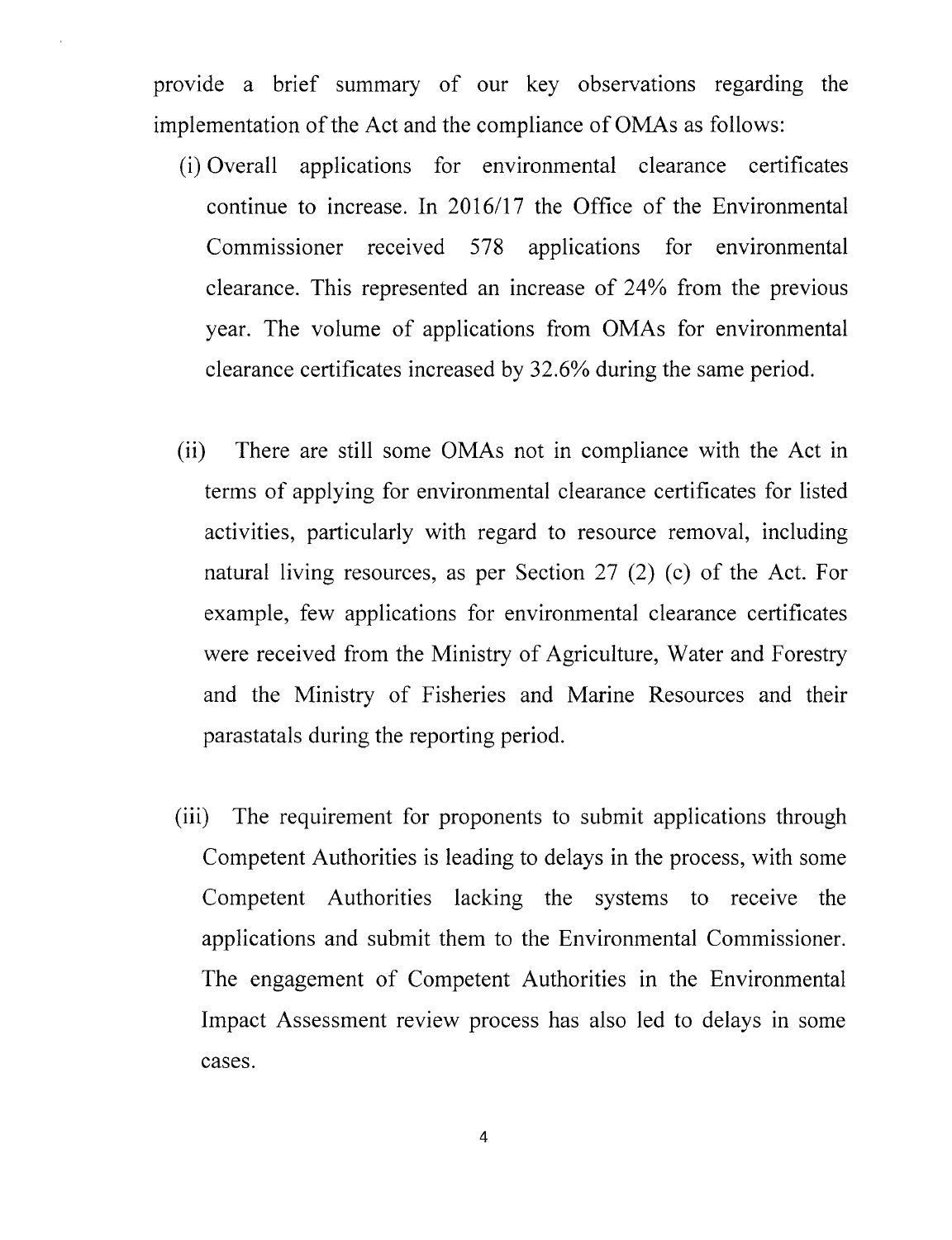- (iv) Part VI of the Act on the preparation of environmental plans by Organs of State contains some ambiguities and does not clearly state that the intention of this Part of the Act is for Organs of State to undertake Strategic Environmental Assessments (SEAs) on their plans, policies and programmes. This has created a degree of confusion and the MET will clarify this in the revised regulations that are currently being developed for the Act. The MET stands ready to assist OMAs in the formulation of SEAs *1* environmental plans. Only three SEAs were received from OMAs in *2016/17.* These SEAs were for large scale bush thinning and value addition through the Ministry of Agriculture, Water and Forestry; the development of Walvis Bay port through Namibian Port Authority; and the Zambezi Integrated Regional Land Use Plan through the Ministry of Land Reform.
- (v) The ability of the MET to monitor and enforce compliance to the Act through inspections is constrained by a lack of staff and regional presence. There is a need to urgently address this matter.
- (vi) Waste management at waste disposal sites through Local Authorities and across the country continues to be a concern, although improved cooperation and collaboration is now taking place between the MET and Local Authorities. A significant increase in applications for environmental clearance certificates for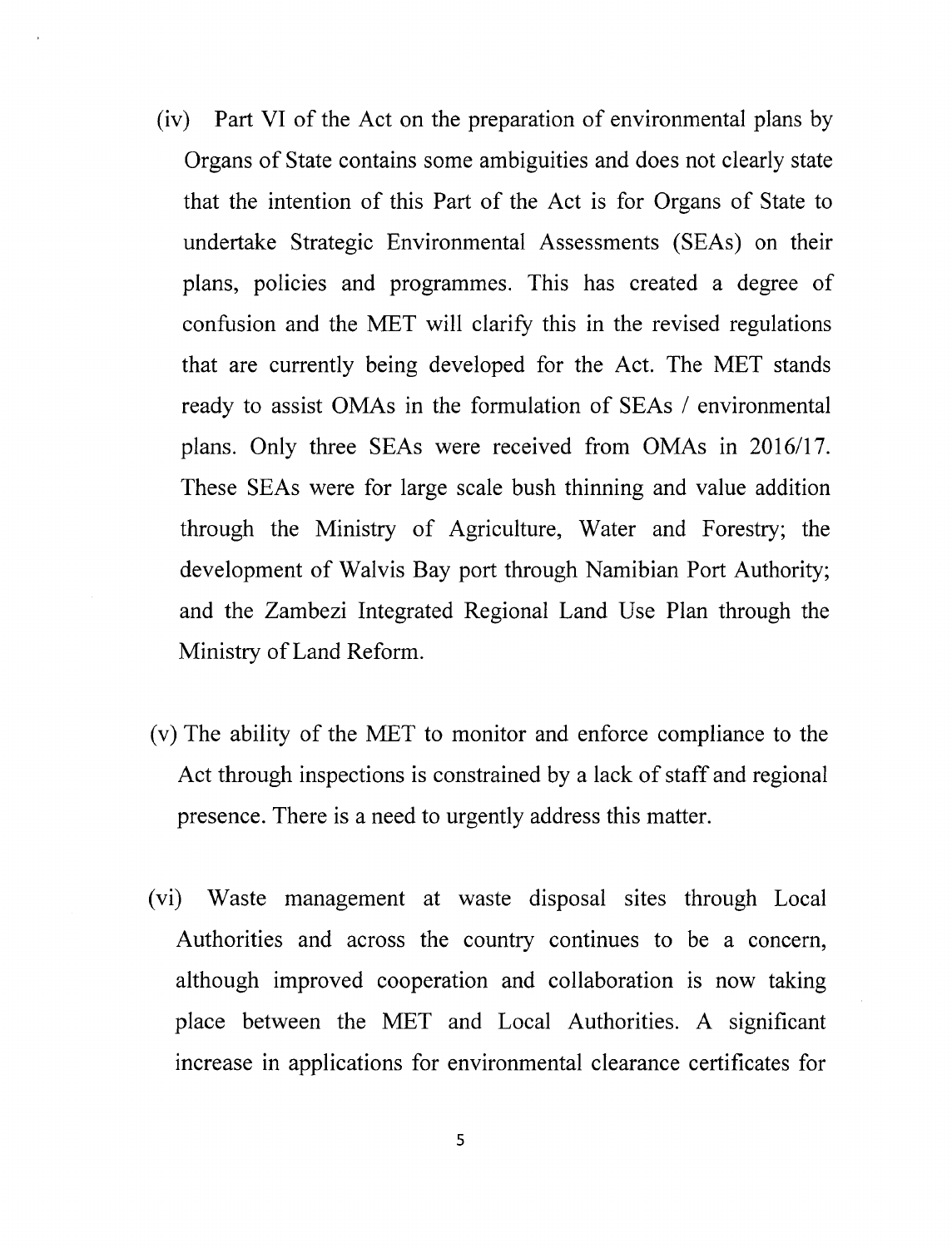both new and existing waste disposal sites has been observed from Local Authorities. This increased from just 3 applications in 2015/16 compared to 21 in *2016/17.*

- (vii) Sand mining also continues to be a major concern. The MET is working with Traditional Authorities, Local Authorities and the Ministry of Agriculture, Water and Forestry and the Ministry of Mines and Energy to address this issue. The large-scale mining of sand for road construction by parastatals and private companies is also a considerable challenge.
- (viii) Concerns have been raised from industry regarding the need to categorize and classify listed activities according to scale so that the process of applications for environment clearance can be less cumbersome and expensive for more small-scale activities.

In order to address some of the shortcomings identified in the implementation of the Act, the Ministry of Environment and Tourism is currently at an advanced stage in terms of reviewing the Act and its regulations in 2017/18, and I am looking forward to tabling these amendments to this august House over the course of this year.

Of critically important priorities for the Ministry are to:

(i) Strengthen capacity and the institutional framework for monitoring and enforcing compliance to the Act;

6